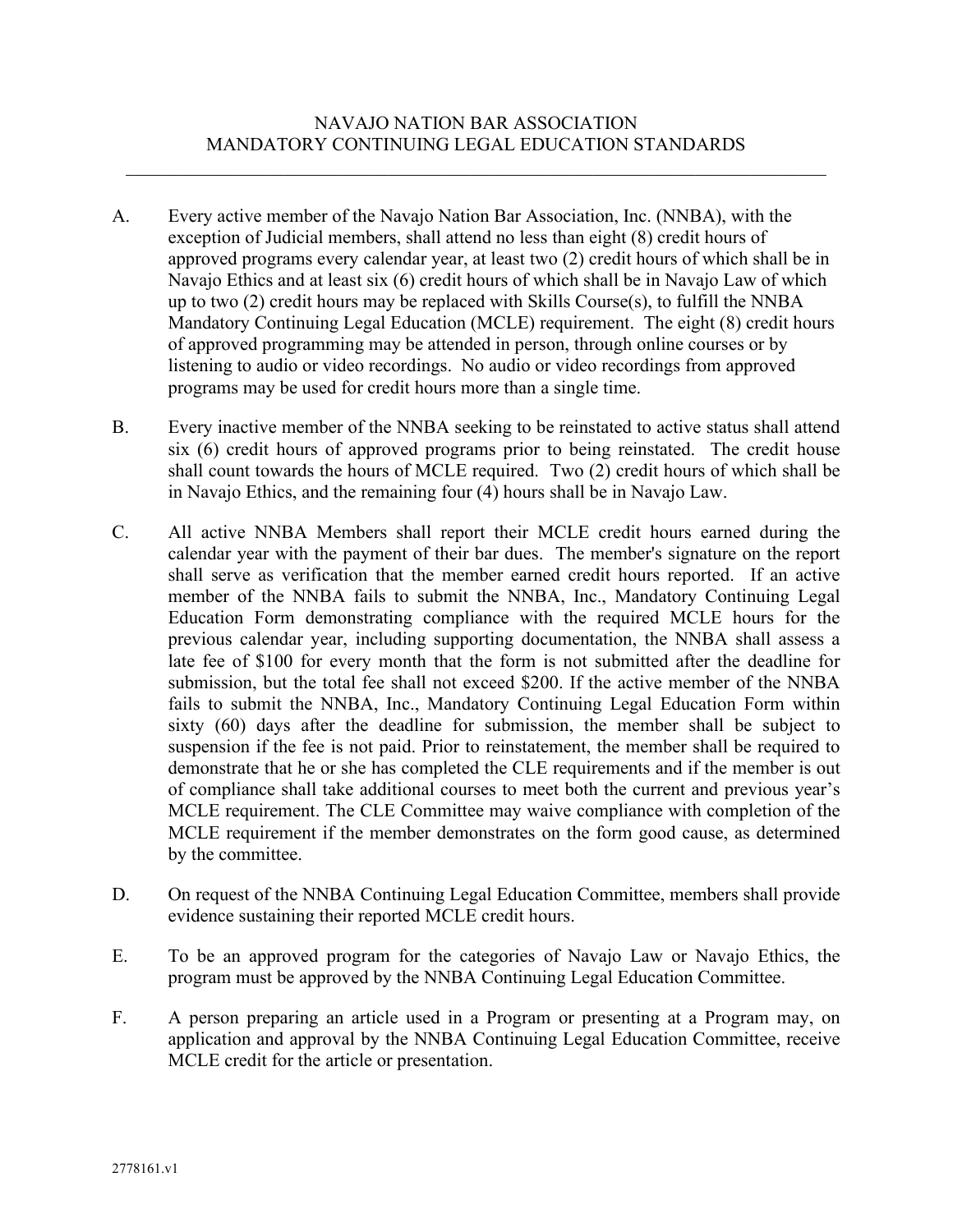- 1. In general, an approved article will receive credit hours at the rate of .5 credit hours per page (double-spaced 12 point type) or two (2) credit hours for each credit hour of the presentation. The approval of additional credit hours over this rate shall require a majority vote of the entire CLE Committee, and shall be based upon the complexity of the legal issues addressed in the article or presentation, the thoroughness and comprehensive nature of the article or presentation.
- 2. Persons seeking credit hours for articles or presentations shall make a written request for approval of the credit houses to the NNBA Continuing Legal Education Committee, providing a copy of the article or presentation outline; the program brochure or agenda; required fees, and such other information as the Committee may require.
- G. The eight (8) credit hour requirement is modified for NNBA active members who have not been active members for the full year for which reports are required:
	- 1. If a member has been an active member for six (6) months or more, but less than nine (9) months, the MCLE requirement is one-half of the regular requirement.
	- 2. If a member has been an active member for less than six (6) months, there is no MCLE requirement.
- H. Excess credit hours earned during one year may be carried over to the next consecutive year, but shall not be carried over into any other future year.
- I. If an active member of the NNBA submits the NNBA, Inc., Mandatory Continuing Legal Education Form but the NNBA Continuing Legal Education Committee determines that the member has failed to meet the MCLE requirement, the NNBA Continuing Legal Education Committee may assist the member to come into compliance with MCLE Requirement but if unable to do so shall refer the matter to the NNBA administrative office for suspension.
- J. The NNBA Continuing Legal Education Committee is authorized to develop and implement such regulations, forms, and procedures as may be required to implement the MCLE requirement.
- K. The NNBA Board of Bar Commissioners may re-regulate authority with respect to monitoring and enforcing compliance with the MCLE Policy to another Committee of the NNBA.